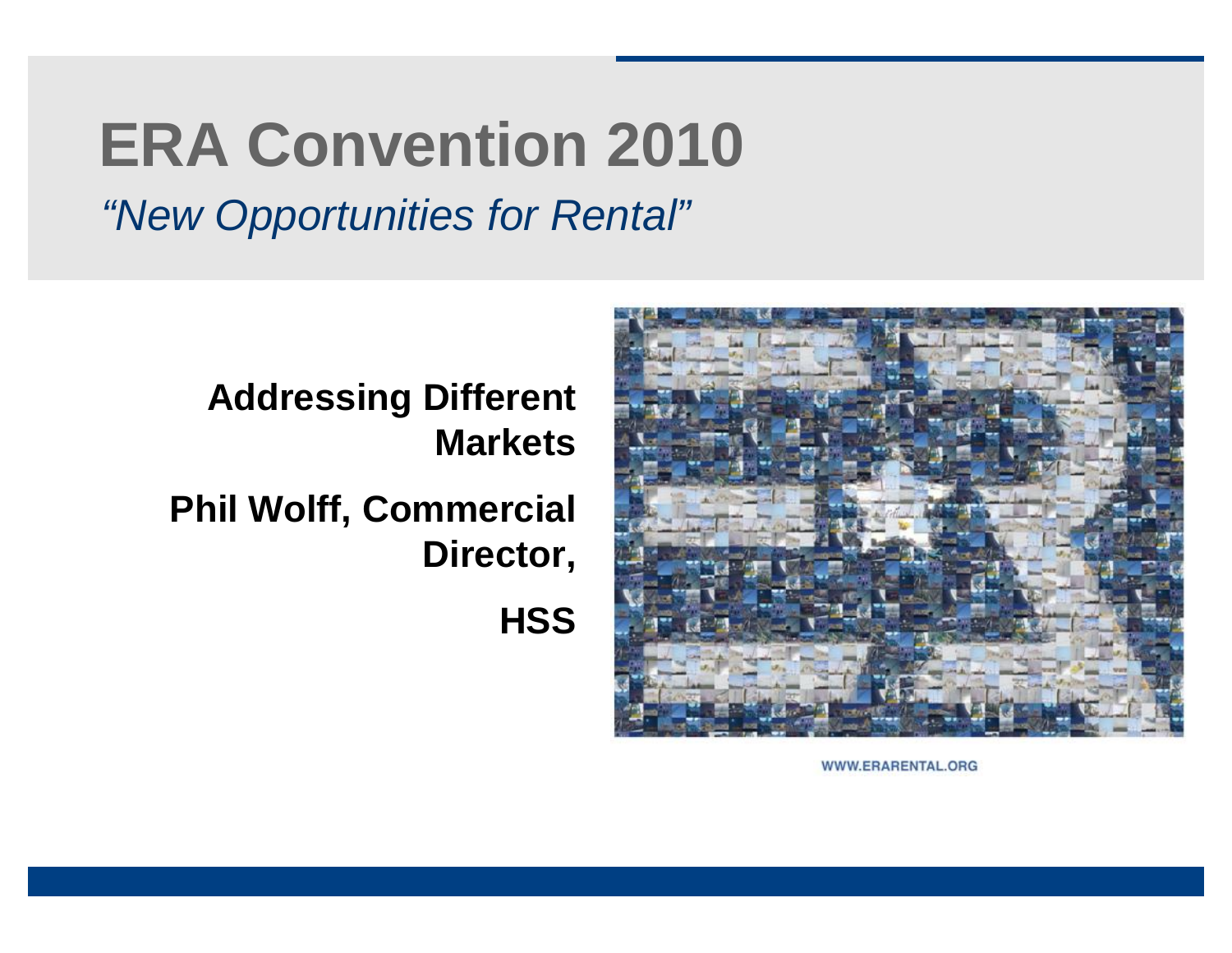

## **Western Europe**

|                                      | <b>Germany</b>                           | <b>Denmark</b> | <b>Spain</b>                               | <b>Finland</b>    | <b>France</b>      | <b>Italy</b>      | <b>Sweden</b> | <b>UK</b>                                            | <b>Total Western</b><br><b>Europe</b> |
|--------------------------------------|------------------------------------------|----------------|--------------------------------------------|-------------------|--------------------|-------------------|---------------|------------------------------------------------------|---------------------------------------|
| Estimated Penetration <sup>(1)</sup> | 10.0%                                    | 26.3%          | 31.7%                                      | 40.3%             | 18.2%              | 11.3%             | 36.6%         | 62.3%                                                | 24.4%                                 |
| Key market players                   | Loxam.<br>MVS Zeppelin /<br><b>Boels</b> | Cramo.         | <b>GAM</b><br>Loxam<br>Hune<br> Rentecnika | Cramo<br>Ramirent | Loxam.<br>Kiloutou | HSS.<br>, Nacanco | Cramo         | Ashtead<br>Speedy<br>Aggreko<br><b>HSS</b><br>Hewden |                                       |

Notes:

1. Defined as sales of equipment to rental companies in market as a % or total sales in market (Source The European Rental Industry 2008 Report)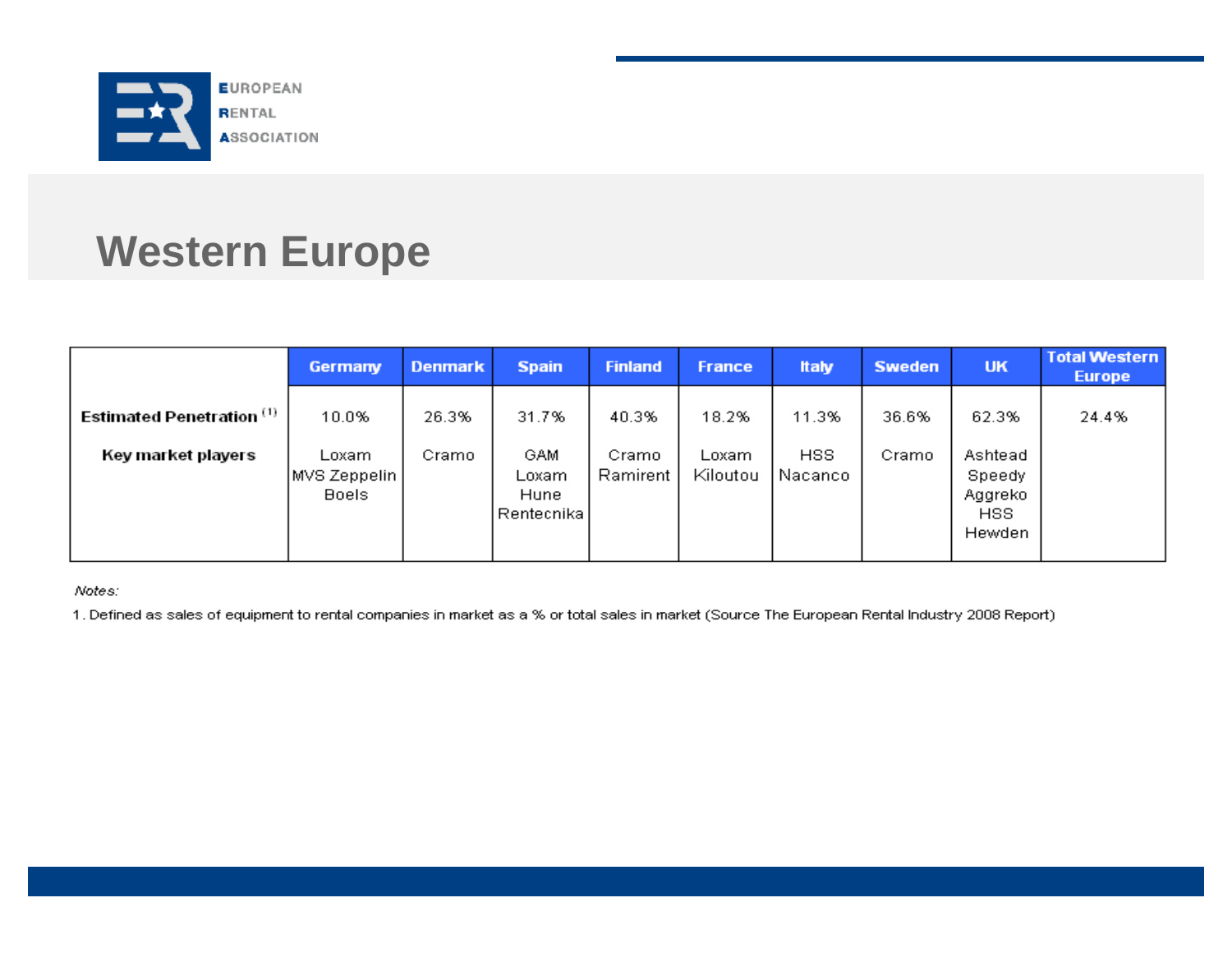

#### **UK market size and forecast**



Source: EHN, HSS Management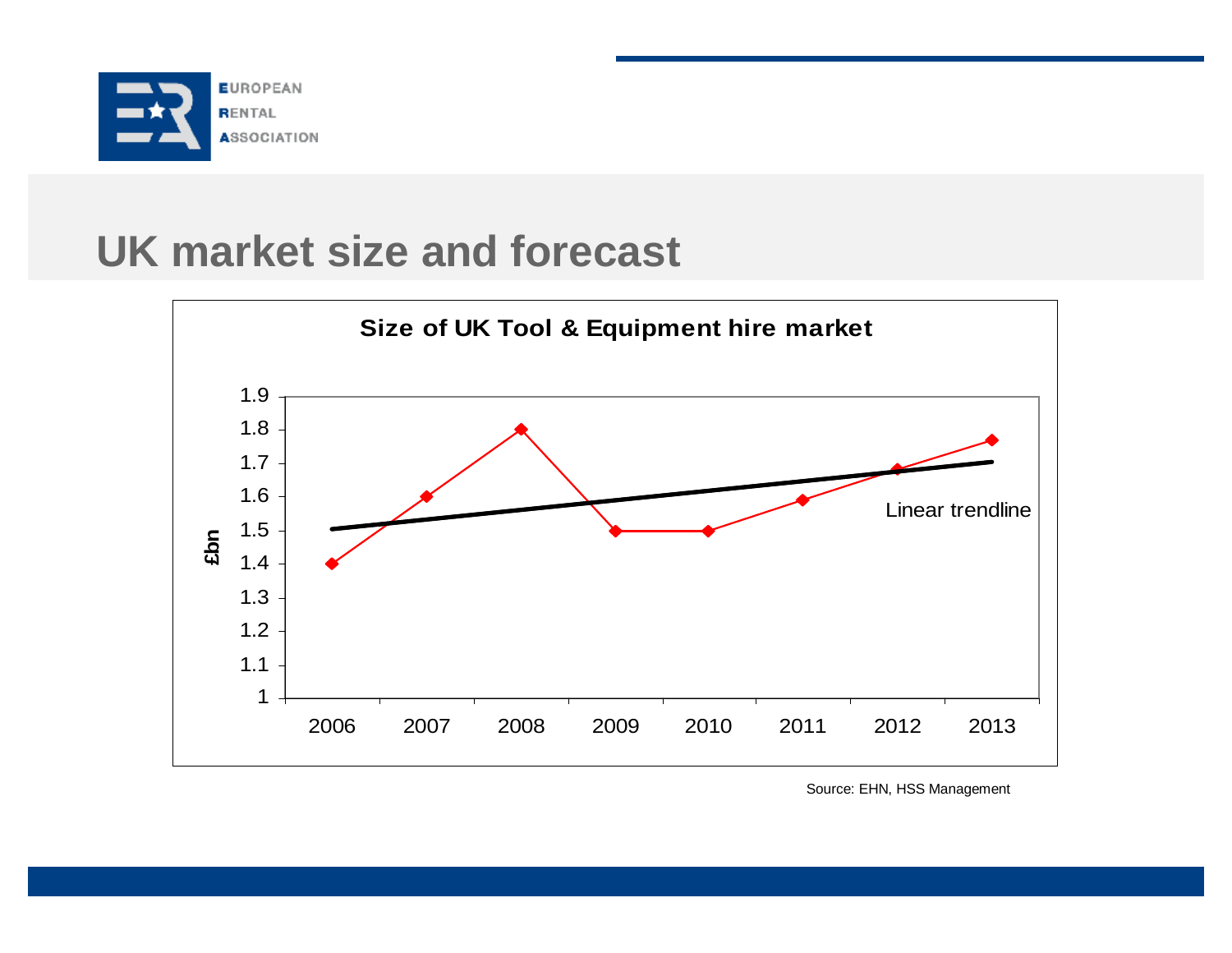

# What is driving purchasing in the UK?

- n Concern over cost
- n Health & Safety agenda
- n Legislation
- n Service capability
	- n Network
	- n Equipment quality
	- n People
	- n Pricing transparency
	- n Value-added services
	- n One-stop supply management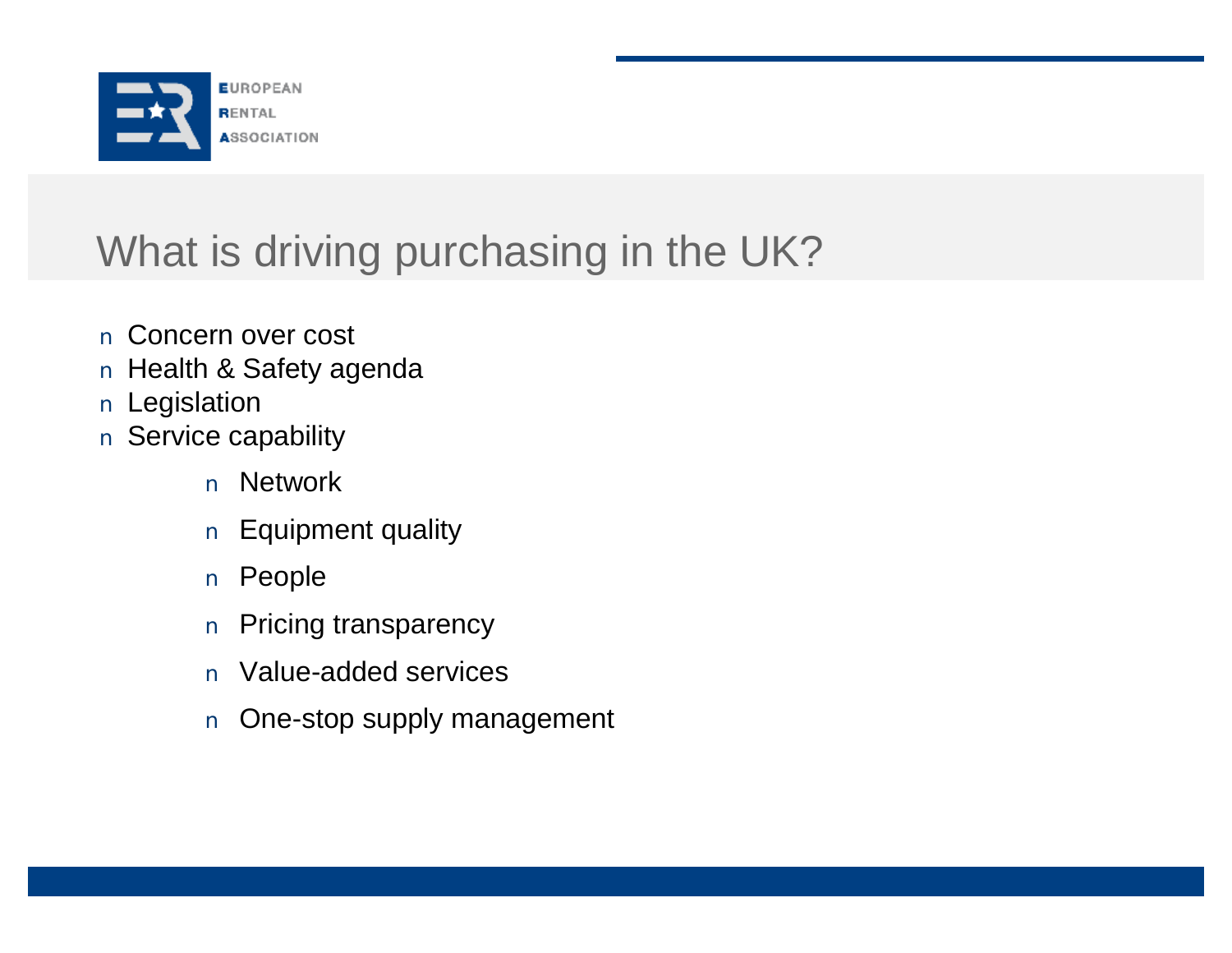

# Some other concerns

- n Volume procurement
- n National deals
- n Single source supply
- n Competitive tendering
- n E-procurement platforms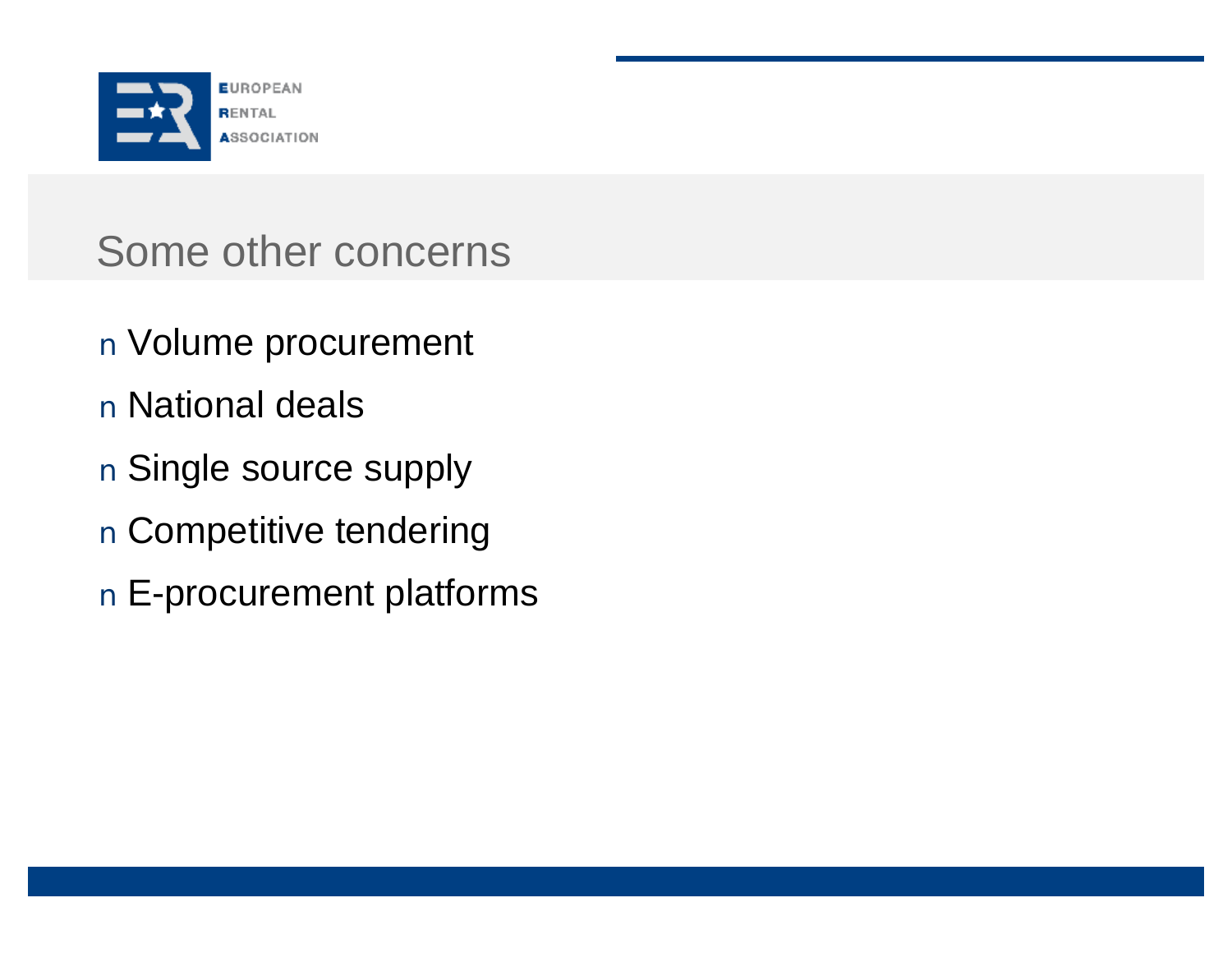

# Invest in value-added services

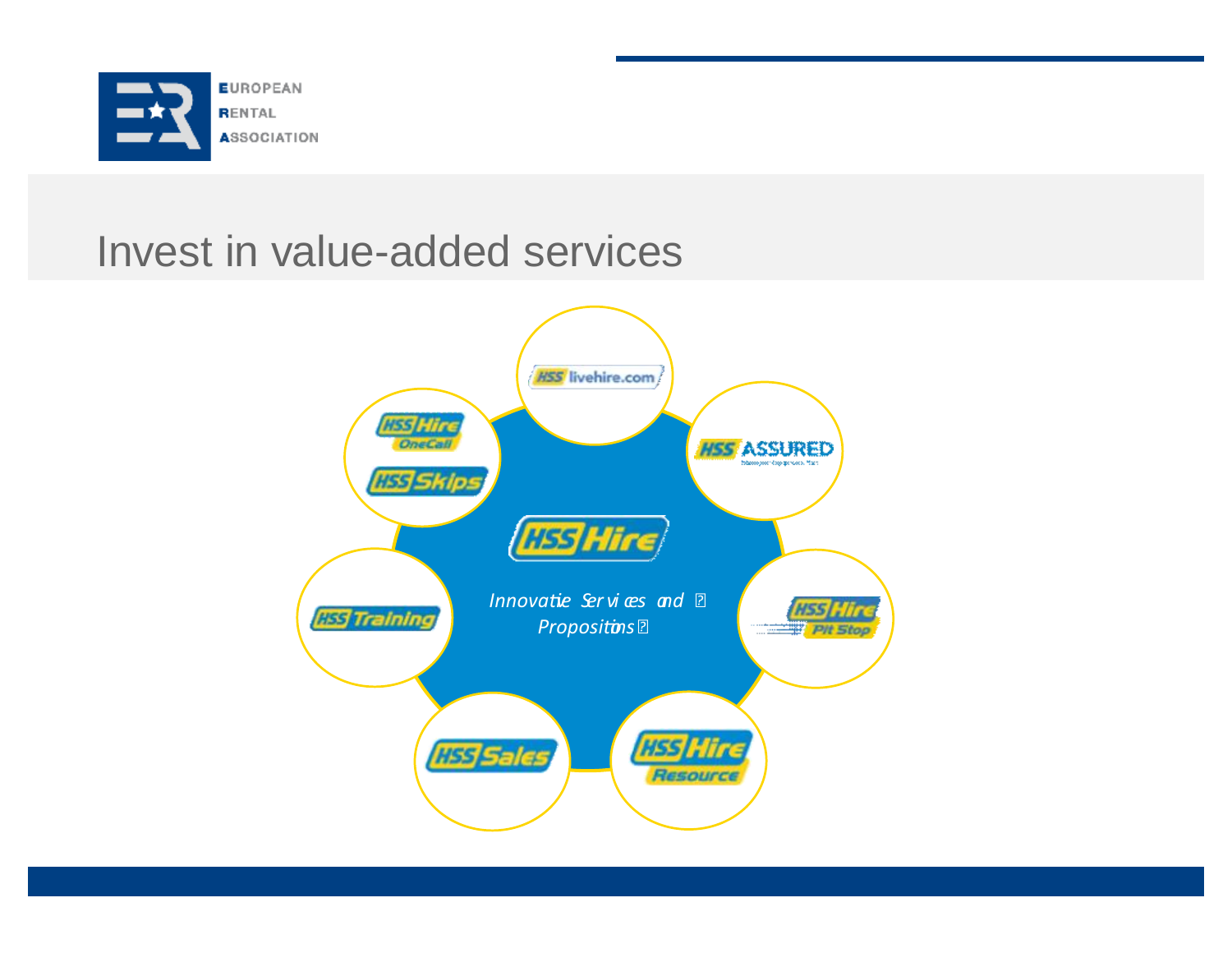

#### Focus on the true cost of hire

- n Work in partnership with customers to drive down:
	- <sup>n</sup> Cost of owning & maintaining equipment
	- n Volume of tools by site
	- n Duration of tools on hire
	- n Improving efficiency
- n Transparency & Control